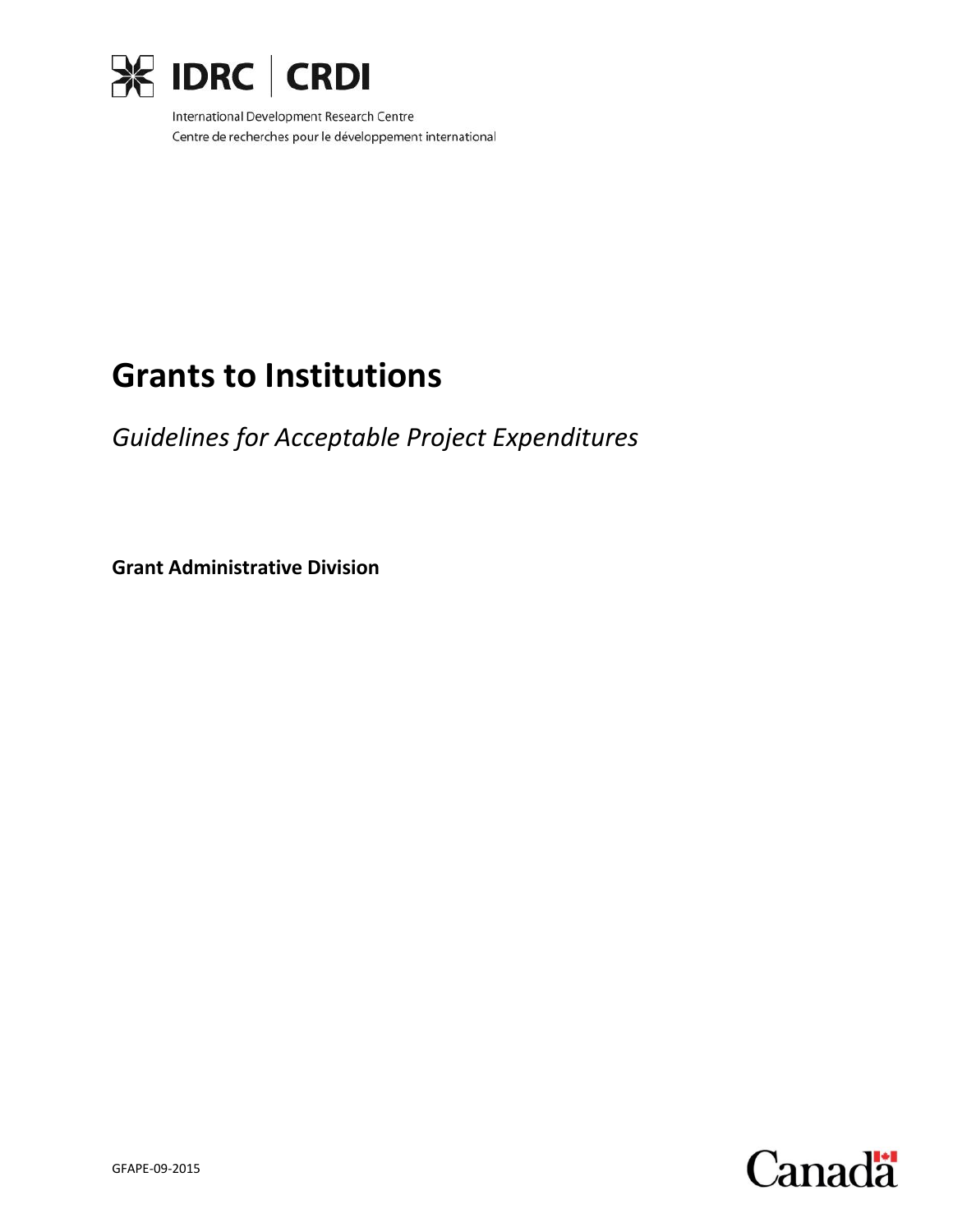

*Grants to Institutions: Guidelines for Acceptable Project Expenditures*

[Personnel](#page-1-0) **[Consultants](#page-1-1) [Evaluation](#page-1-2)** [Equipment](#page-1-3) [International travel](#page-2-0) **[Training](#page-2-1)** [Research expenses](#page-2-2) [Indirect](#page-2-3) costs

This appendix describes how to categorize allowable project expenditures by budget category. Specific limitations to what is allowable in a few categories are included in [Part 2](https://www.idrc.ca/sites/default/files/sp/Documents%20EN/resources/idrc-general-terms-and-conditions-of-agreement.pdf) of IDRC's standard grant agreement (see the section on Allowable Expenses) and should have been read prior to the submission of a budget proposal. . Note that only costs related to the project activities can be included in the project budget.

### <span id="page-1-0"></span>**Personnel**

You can include all remuneration, and benefits that are paid to project staff and advisors hired for your specific project. Project advisors are individuals hired for long periods (more than one year) and paid on a regular basis. IDRC may pay the replacement cost (release time for academics) of principal researchers based on their time commitment to the project, their research role, and the policy of your institution. In such cases, IDRC will only cover the payroll cost of the replacement.

#### <span id="page-1-1"></span>**Consultants**

All expenses related to acquiring the services of a consultant for a specific activity within your project can be included in this category. Costs may include fees, travel, accommodation, per diem and support services hired directly by the consultant and billed to your project. You should indicate the total cost for each consultant as a single lump sum, and include the breakdown of the costs in the Notes and Explanations section of the proposed budget template

#### <span id="page-1-2"></span>**Evaluation**

You should include here all costs related to systematic evaluation that assess either progress toward achieving project objectives or the quality and effects of IDRC-funded activities. You can include here costs for consultant fees, travel expenses, and the dissemination of evaluation findings. In projects where evaluation is the primary objective, costs can also include research expenses, training, and salaries and benefits for personnel directly involved in the evaluation.

#### <span id="page-1-3"></span>**Equipment**

Within this category you can include all equipment that has a useful life of more than one year and costs more than 5000 CAD. Costs may include the basic purchase price, freight costs, and other costs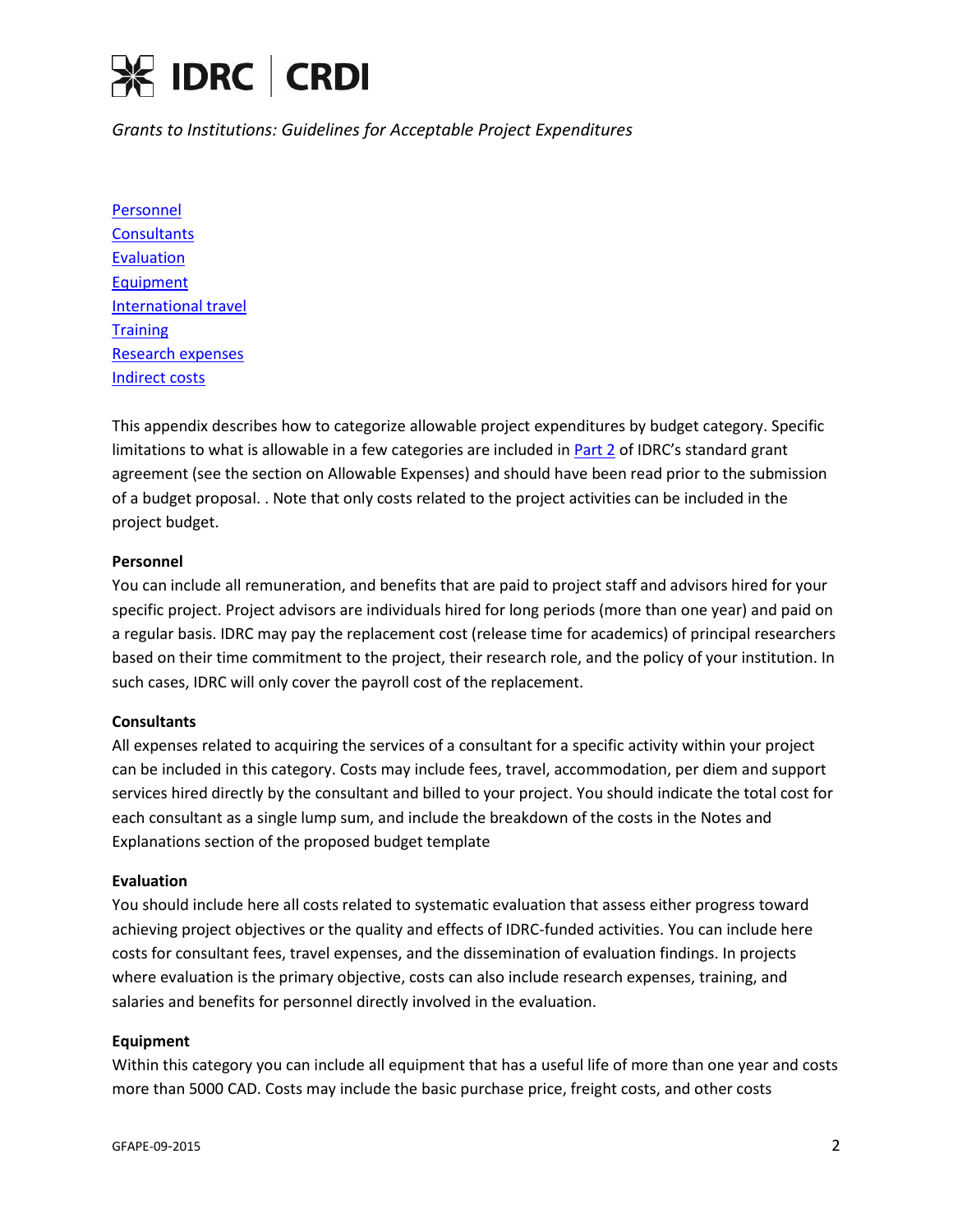

## *Grants to Institutions: Guidelines for Acceptable Project Expenditures*

associated with purchasing the equipment. However, IDRC does not pay import duties, sales tax or insurance on equipment after it is delivered to you: these costs are considered the responsibility of recipients.

Canadian and First World recipients which purchase equipment using IDRC funds must remit that equipment to a developing country partner at the latest upon completion of the project work which falls under the IDRC grant.

#### <span id="page-2-0"></span>**International travel**

This category includes costs for ground transportation, accommodation, meals, airfare, departure taxes, and other expenses related to international travel by project staff. You must use your institution's own travel-management processes to handle travel, but the class of travel and per diems must follow IDRC policy as stipulated in Part 2 of the standard grant agreement.

#### <span id="page-2-1"></span>**Training**

Under this category you should include all expenses related to registration, tuition fees, living allowances, research and training expenses, and travel costs to undertake the training. These costs should be reported under four categories:

- PhD degree;
- Master's degree;
- Short Course (e.g., a diploma or certificate); and
- Other (e.g., postdoctoral fellowship or sabbatical).

Please note that you should include under "research expenses," on-the-job training for project staff that is directly related to the implementation of research activities.

#### <span id="page-2-2"></span>**Research expenses**

All costs related to carrying out the research and disseminating the research findings should be recorded as research expenses. These costs may include such items as payments to people who gather data or provide casual labour, the maintenance and operation of project vehicles, consumable goods and noncapital equipment, computer services, in-country travel, reference materials, rent paid for land or premises used in a research project, conference registration, dissemination costs, equipment rentals for seminars and conferences, and printing.

#### <span id="page-2-3"></span>**Indirect costs**

Where and when needed, IDRC will allow indirect costs **up to** 13% of all recipient-administered costs including the amount awarded toward the procurement of equipment which will be vested in your institution and excluding the amount of the indirect costs themselves